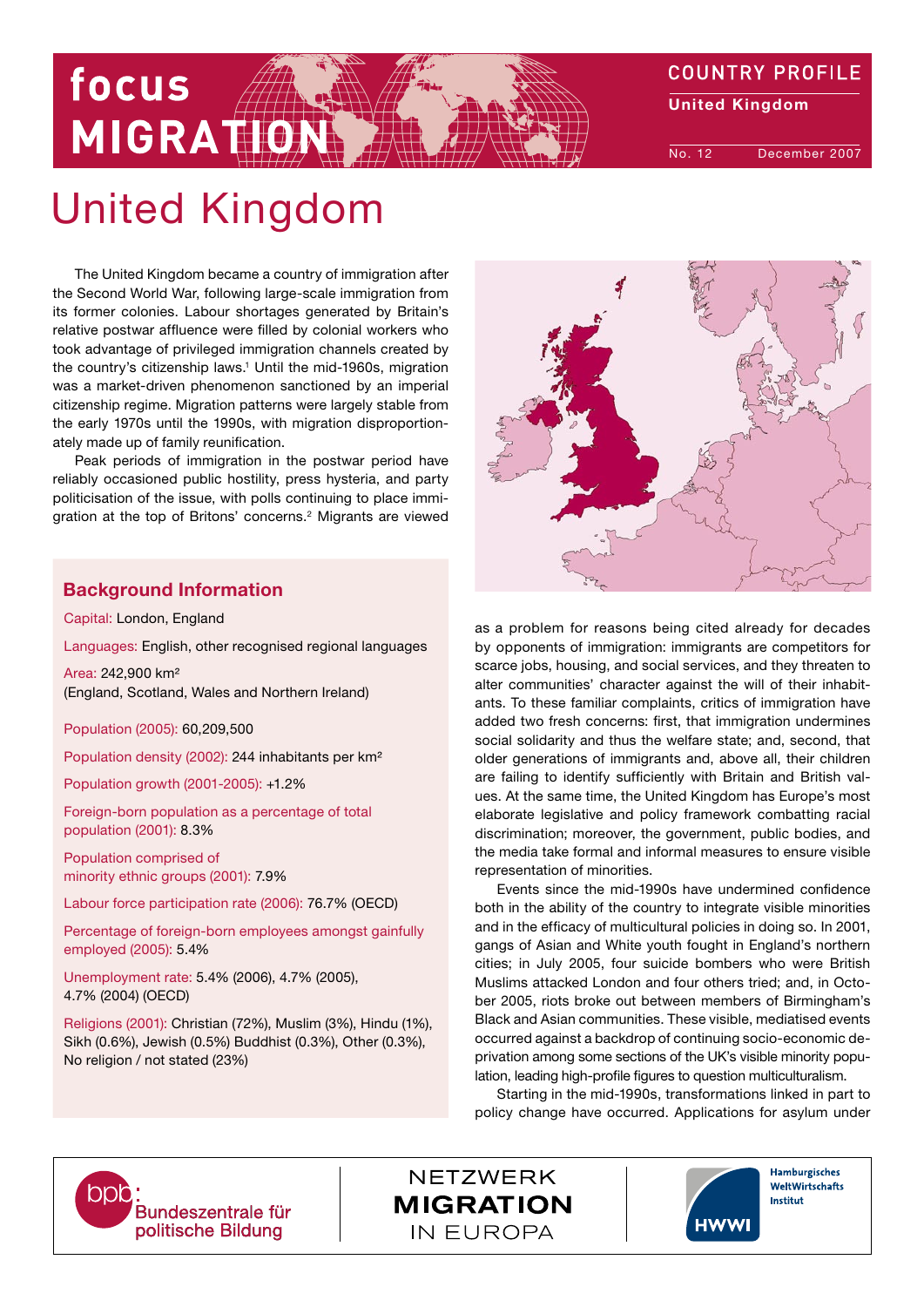the 1951 UN convention skyrocketed in the late 1990s, increasing from an average of 35,000 per year from 1991 to 1998, and peaking at 100,000 in 2002. Restrictive measures have contributed to a sharp. steady decline since 2002, with only 26,000 asylum applications made in 2005. The reduction in applications of 24% from 2004 to 2005 is more than double the 11% average reduction across EU25 countries. Skilled migration began increasing, and by 2002 the UK was issuing record numbers of work permits - some 130,000 were issued each year from 2002 to 2005. And, since 2004, a dramatic and unprecedented increase in immigration has followed from the granting of labour market rights to A8 (2004 EU accession countries minus Malta and Cyprus) nationals.



Figure 1: International migration into and out of the UK, 1995 to 2005 (thousands)

Today, the United Kingdom is receiving more immigrants

than at any point in its history. These new arrivals come at a time when the UK has not fully coped with the challenges thrown up by earlier waves in postwar migration. The rest of this profile reviews that history, examines the UK's integration philosophy and practice, and considers how the country is coping with the challenge of new European migration, as well as related challenges of irregular migration and ethnicity-based inequality.

# Development of Immigration Policy

Until 1962, Commonwealth immigrants had, as British subjects, enjoyed unimpeded access to the United Kingdom<sup>3</sup>, and in the 1950s some 500,000 migrants, mostly young, single men, travelled to the UK. A Conservative government enacted the first immigration controls in 1962, and the Labour opposition bitterly denounced the measure as populist and racist. Two years later, the Labour government was in power, and it quickly recognised that family reunification meant that every pre-1962 migrant would bring in two to four subsequent migrants in the form of his family members. It abandoned its previous commitment to open borders and extended immigration controls in 1965.<sup>4</sup> Restrictive policy continued under Labour and Conservative governments through the ensuing decades, with the target of restrictions moving from immigrants in general to asylum seekers in particular. Efforts aimed at reducing asylum applications have been, and remain, a constant.

The greatest change to immigration policy occurred in 2002 with the issuing of a White Paper setting out an ambitious and comprehensive plan for "managed migration". The break with previous policy was reiterated in support for highskilled "economic" migration within the Nationality, Immigration and Asylum Act of the same year, and the Highly Skilled Migrant Program (HSMP), a scheme based on a points system like Australia's, was introduced. The HSMP has seen a series of changes and, after a slow start, drew some 18,000 migrants to the UK in 2005. The elaboration of the points system was, along with a commitment to stronger border control, at the centre of the five-year departmental plan issued by the government in 2005.

In 2006, the points system was elaborated into a five-tiered system following public consultation about immigration system reform. Points are allocated to applicants under the new system based on skills and labour market needs. The current 80 or so separate routes of entry have been reduced as follows: the first tier is for highly-skilled migrants (the only group who do not need a job offer to qualify); the second tier covers skilled workers needed in specific sectors, such as nurses, teachers and engineers; the third tier covers low skill workers (applicants need employer sponsors); the fourth tier is for students; and the fifth tier covers working holidaymakers<sup>5</sup> and professional athletes and musicians. The system is to be phased in over two years, beginning in 2008. Low-skilled migration from outside of the EU will be severely limited, on the expectation that the enlarged EU will provide sufficient workers for these jobs.

The final set of recent immigration policy changes are designed to reinforce security at the border. In 2007, the armslength Border and Immigration Agency replaced the Immigration and Nationality Directorate, following the division of the old Home Office into two separate departments – a Ministry of Justice and a Home Office dedicated to immigration, terrorism, and crime. The 2007 UK Borders bill gives the newly-hired and/or reassigned 800 immigration officers more powers, including powers of arrest, and requires foreign nationals to provide fingerprints and digital photographs, and to carry Biometric Identity Documents. The visa system is to be revised, taking into account terrorism risk and criminal activity levels in countries of origin, as well as willingness of these countries to accept deported immigrants.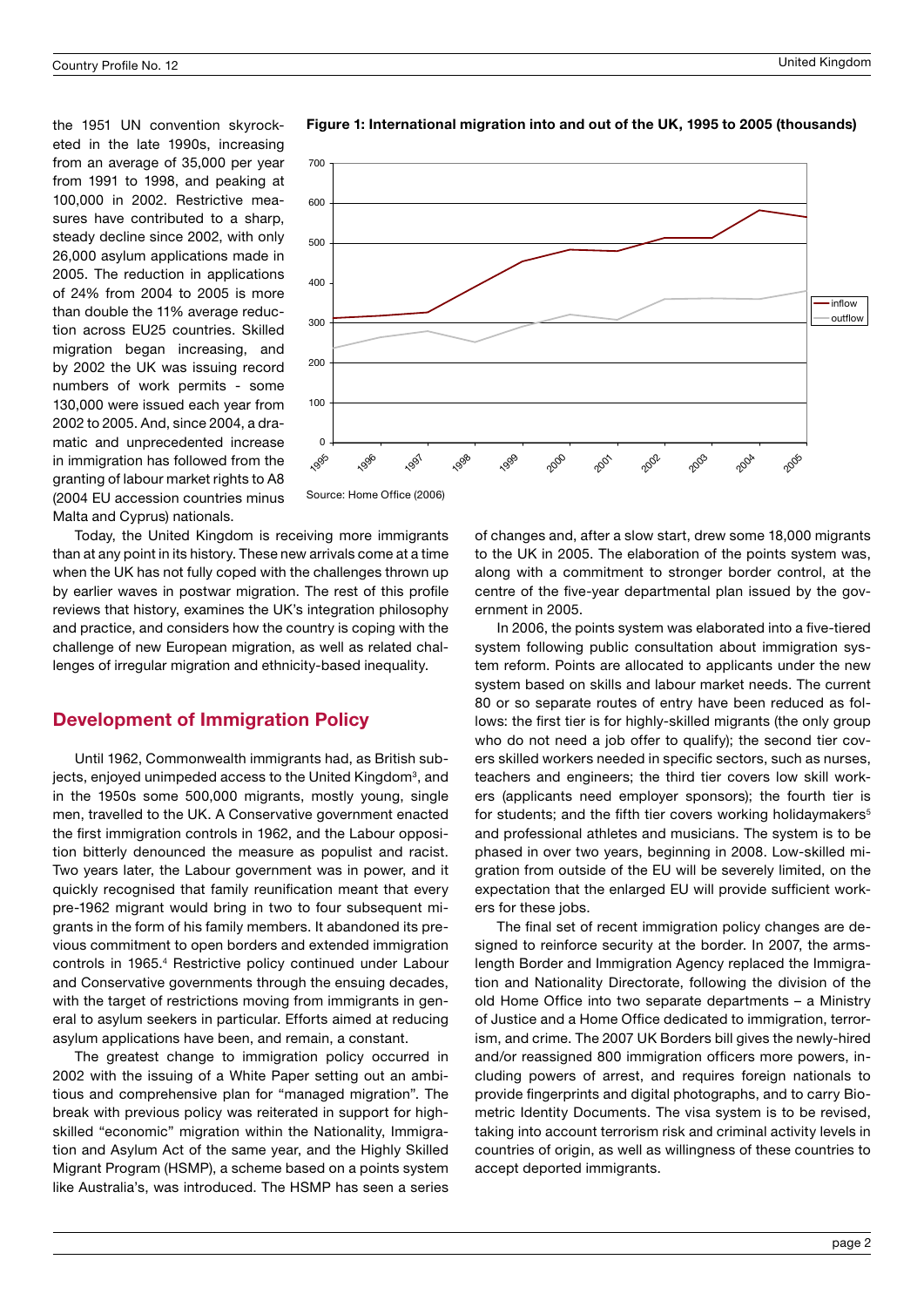# The Immigrant Population

While immigrants are often popularly thought of as minority ethnic populations, for statistical purposes, they are more narrowly described here as current residents born outside of the UK. In 2001, 4.9 million (8.3%) of the total population of the UK were born overseas, a doubling of the foreign-born proportion of the population since 1951. The largest increase in the postwar decades, of nearly 1.1 million people, occurred in the decade from 1991 to 2001. In contrast, the next largest increase occurred in the period 1961-1971, when 600,000 people were added to the population through immigration. The proportion of foreign-born residents from European countries fell from 51% in 1971 to 33% in 2001. In 2001, 53% of the foreign-born population was classified as White.<sup>6</sup> The next largest groups were Indian (12%) and Pakistani (7%).

It is estimated that 0.5-1% of economic growth in the UK is contributed by migrants, though critics of immigration dispute these figures. The medical and health sector is particularly dependent on immigrants, with 31% of the doctors and 13% of the nurses working in the UK born abroad. Other sectors of immigrant concentration for which statistics are available are education (13% of teaching staff), hospitality (70% of catering jobs), and agriculture (70,000 migrant workers help in harvesting according to National Farmers Union).

#### Flows

Figure 1 shows total international migration into and out of the UK between 1995 and 2005. Following past patterns, employed migrants who come to the UK from more developed countries are more likely to leave again, while those from elsewhere are more likely to stay. British citizens are the largest group of emigrants, with Australia and Spain the most popular destinations. Net outflows of British citizens have increased from 17,000 in 1994 to 107,000 in 2005. At the same time, net inflows of non-British citizens increased from 127,000 in 1995 to 292,000 in 2005.

Immigration numbers can be further summarised in terms of foreign labour inflows. Foreign labour immigration has seen an enormous increase since the 2004 accession of ten countries to the EU and the granting of labour market access to the Eastern and Central European A8 countries.<sup>7</sup> Table 1 summarises entries through 12 routes, including the new Worker Registration Scheme (WRS) put in place for A8 nationals, in 2005. Between  $1<sup>st</sup>$  May 2004 and 30<sup>th</sup> September 2007 approximately 715,000 A8 nationals were registered under the WRS. Poland supplied 66% of WRS workers. Lithuanians (10%) and Slovakians (10%) were the next largest groups. The figure here likely underestimates A8 entries substantially, as self-employed entrants do not have to register under the scheme. The total of over 400,000



#### Table 1: Foreign labour inflows by route of entry (2005)

|                                                | <b>Number</b> | $\frac{0}{0}$ |
|------------------------------------------------|---------------|---------------|
| <b>Worker Registration Scheme</b>              | 194,953       | 48.6          |
| <b>Work Permits</b>                            | 86,191        | 21.5          |
| <b>EU and EFTA</b>                             | 35,200        | 8.8           |
| <b>Working Holidaymakers</b>                   | 20,135        | 5.0           |
| <b>Highly Skilled Migrant</b><br>Programme     | 17,631        | 4.4           |
| Seasonal Agricultural<br><b>Workers Scheme</b> | 15,455        | 3.9           |
| <b>Domestic Servants</b>                       | 10,100        | 2.5           |
| Other                                          | 21,250        | 5.3           |
| Total                                          | 400,915       | 100.0         |

Source: ONS, Labour Market Trends, October 2006

labour immigrants in 2004-2005 was Europe's highest officially recorded figure, with the exception of Germany. For comparison, the total UK figure for 1999 was about 183,000, with 245,000 granted permits in 2002.

Workers entering through the WRS and work permit system differ in terms of skill levels, with 82% of those entering the UK from the A8 states holding lower-skilled jobs while 89% of work permit approvals are for managerial, professional or technical positions. Decline in work permit numbers in the last few years in the health and medical and hospitality sectors are almost certainly a consequence in part of the arrival of A8 citizens.<sup>8</sup> Americans were issued a third of all work permits in 1995 – by 2005 their share had dropped to 11% and numbers from Canada and Russia also fell. By 2005 the largest national group obtaining work permits was Indian (34%). There were also large increases among Filipinos, South Africans and Chinese.

The Highly Skilled Migrant Programme (HSMP) has grown substantially after a slow start, with an increase in numbers of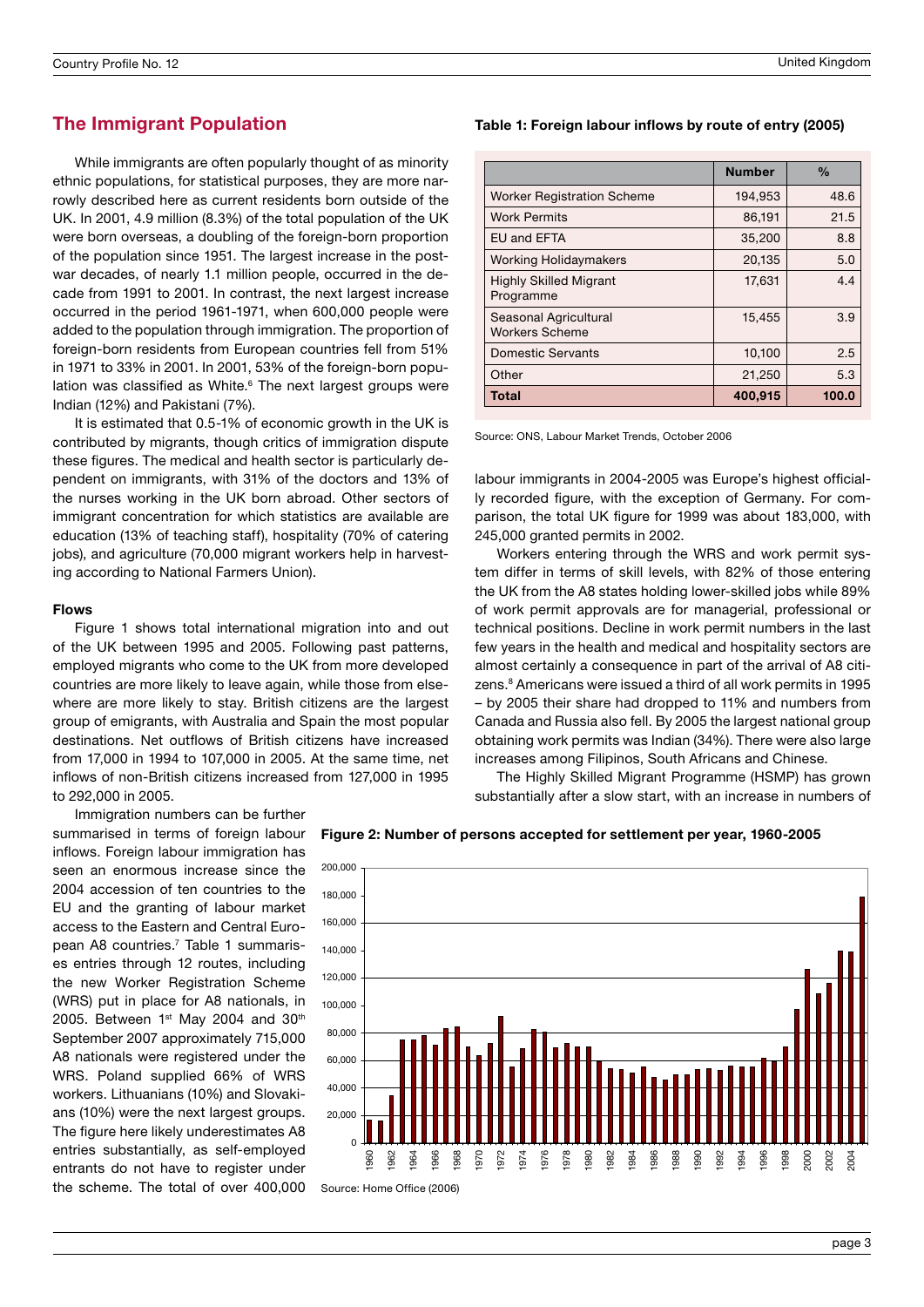140% between 2004 and 2005. Indian and Pakistani nationals accounted for over half of these permits, with Australians, Nigerians and South Africans the next largest recipients. These five source countries together account for 70% of all HSMP permits. Over three quarters of these permits are in the medical, financial, business and IT sectors.

Grants of settlement, which record persons given leave to remain in the UK indefinitely (permanent residency), provide another useful summary of immigration trends. Figure 2 shows acceptances for settlement under all programmes from 1960 to 2005. The large increase in 2005 is the result of a clearing of backlogs, and settlement granted under the Family ILR Exercise announced in 2003, which allowed some asylum-seeking families resident for four or more years in the UK, to stay (23,000 main applicants have been awarded grants in this manner).

Settlement can be granted on arrival but also increasingly reflects adjustments to the status of those originally admitted under other programmes. Figure 3 shows grants by type. The fastest growing category is that of employment-related grants, with settlement granted after five years of employment with a work permit (increased from four years in 2006). Asylum-related grants have also grown in both absolute and relative terms, comprising 26% of grants in 2001, and 38% of grants in 2005. Family formation and reunion grants have seen the largest decline, comprising 52% of grants in 2001 and 21% in 2005.

Figure 3: Grants of settlement by category of grant, 2001-2005



Source: Home Office (2006)

## Ethnic and minority populations

According to the 2001 census, 7.9% of the population selfidentify as ethnic minorities. The census asks respondents to classify themselves according to five broad categories of ethnicity: these include "White", "mixed", "Asian or Asian British", "Black or Black British", "Chinese", and "Other". Finer ethnic or source country distinctions are made consistently across all of the UK areas only within the Asian and Black categories. The breakdown for the UK is shown in Table 2.

Visible minorities are concentrated in England's cities,

above all in London: 57% of all African-Caribbean people live in Greater London, as do 82% of all Africans, 49% of Bangladeshis, 42% of Indians, and 29% of Pakistanis. There are also substantial visible minority concentrations in the West Midlands (including Birmingham) and in West Yorkshire (including Bradford).

# Multiculturalism

Following the election of the Labour government in 1997, multiculturalism (which was never defined) became a fashionable term in the UK. Cabinet members used it frequently, the Home Office commissioned reports on and organised conferences around the topic, and ministers came back from trips to Canada with glowing words for its immigration and multicultural policy. By 2007, the term had almost become a dirty word. The major newspapers have run articles and editorials denouncing the balkanizing effects of multiculturalism, and the Home Office has placed the accent once again on integration in and loyalty to Britain. To be sure, the realisation that three out of four of the July 2005 bombers were born in Britain to relatively affluent backgrounds was a profound shock to the national psyche. The rhetorical shift began, however, well before it.

Following the 2001 Asian-White riots, the government stiff-

ened requirements for citizenship with the goal of ensuring that naturalised migrants are better integrated. These measures were enacted or set in motion before the bombings. Even the Commission for Racial Equality, the official voice of visible minority concerns in the UK, has chimed in to the integrationist chorus. In 2004, its Black director, Trevor Phillips, secured national headlines by telling the country "multiculturalism is dead." He has since warned of a drift towards US-style segregation, and urged a greater emphasis on accentuating common Britishness. The organisation's 2004 report defines the organisation's leitmotif as an "integrated Britain where all are equal."

#### British multiculturalism redefined?

Do these changes mark the end of multiculturalism in the UK? On many levels, they cannot. Multiculturalism in the UK has

three components. The first is the recognition of the sociological reality of Britain as a society made up of many cultures. The second is a general sense, widely if not universally shared, that multiculturalism is a "good thing." The third is the principle that becoming British does not require people to leave their previous cultural attachments and practices behind. All three of these components remain intact.

The rights of ethnic minorities to practice their religion, speak their language, join ethnicity-based associations and lobby for group-based causes are fundamental to liberal democracy, in the UK and elsewhere. It is widely viewed as illegitimate in Britain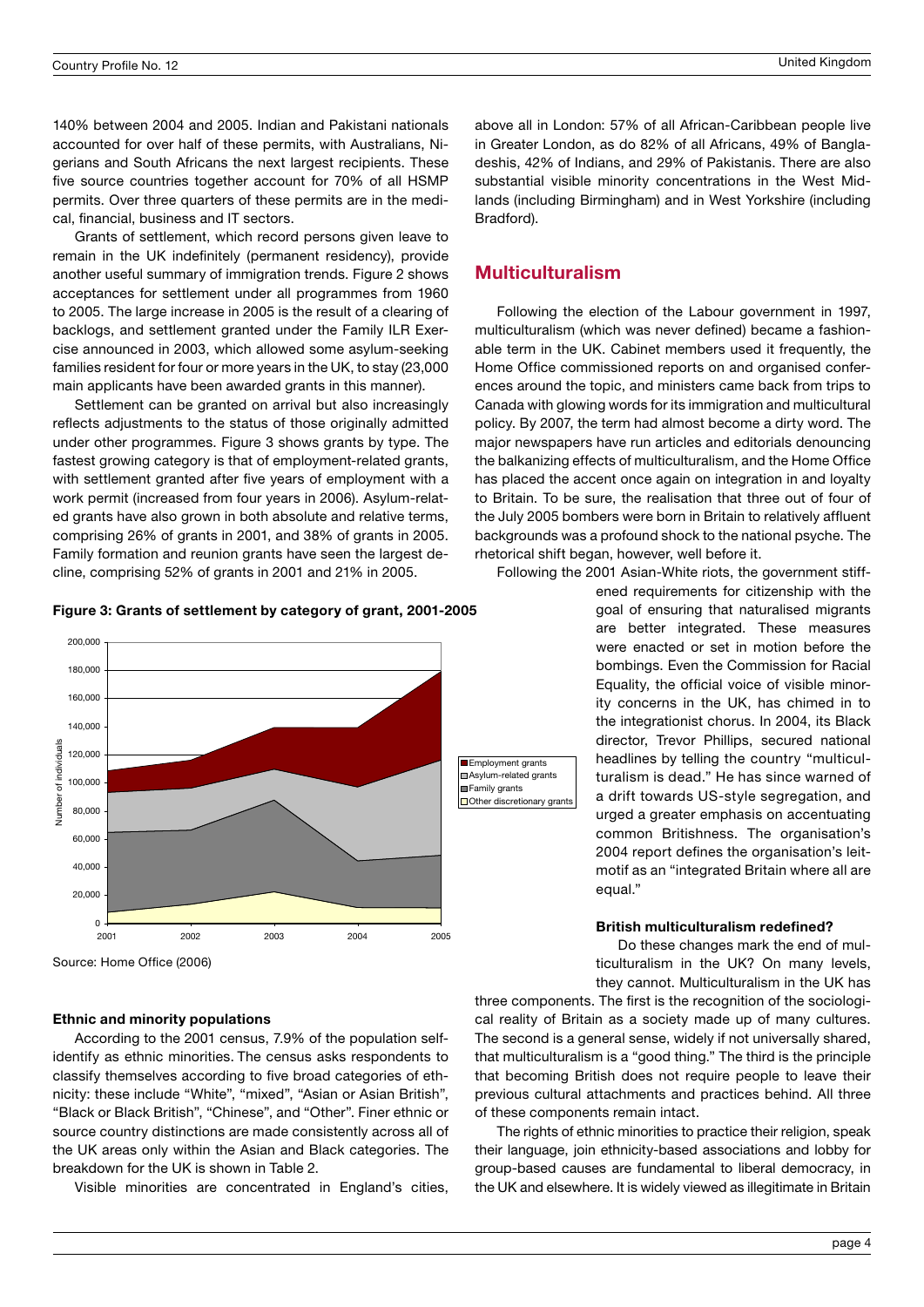Table 2: Population of the UK by ethnic group, 2001

|                                   | <b>Total population</b> |       | <b>Minority</b><br>ethnic<br>popula-<br>tion |
|-----------------------------------|-------------------------|-------|----------------------------------------------|
| Category                          | Number                  | %     | %                                            |
| White                             | 54,153,898              | 92.1  | n/a                                          |
| <b>Mixed</b>                      | 677,117                 | 1.2   | 14.6                                         |
| Asian or Asian British            | 2,331,423               | 4.0   | 50.2                                         |
| Indian                            | 1,053,411               | 1.8   | 22.7                                         |
| Pakistani                         | 747,285                 | 1.3   | 16.1                                         |
| Bangladeshi                       | 283,063                 | 0.5   | 6.1                                          |
| Other Asian                       | 247,664                 | 0.4   | 5.3                                          |
| <b>Black or Black British</b>     | 1,148,738               | 2.0   | 24.8                                         |
| <b>Black Caribbean</b>            | 565,876                 | 1.0   | 12.2                                         |
| <b>Black African</b>              | 485,277                 | 0.8   | 10.5                                         |
| <b>Black Other</b>                | 97,585                  | 0.2   | 2.1                                          |
| <b>Chinese</b>                    | 247,403                 | 0.4   | 5.3                                          |
| Other                             | 230,615                 | 0.4   | 5.0                                          |
| All minority ethnic<br>population | 4,635,296               | 7.9   | 100.0                                        |
| <b>All population</b>             | 58,789,194              | 100.0 | n/a                                          |

Source: Office for National Statistics, 2001 Census

(in a way that it was not before the Second World War) to force a dominant culture onto minority groups. It is not at all clear what that culture would be anyway: a far-left London devotee of the capital's leather scene will share few cultural references with a deeply religious, unionist-voting Northern Irish Orangeman.<sup>9</sup> All anyone else can agree is that both have the right to live their lives as long as they do not prevent others from doing the same.

While there has been a change in policymakers' emphasis and mood, with a greater accent placed on the need for a loyalty and commitment to Britain on the part of visible minorities, there has been no dramatic change in policy. There are more obligations involved in acquiring citizenship, and its acquisition is meant to reflect a meaningful attachment to Britain. That this threatens multiculturalism is doubtful; it is not at all clear that requiring citizens to speak the national language violates multicultural principles, only that denying them the right to speak their own would.

# Integration Policy

The UK's diversity-accommodation framework is made up of three elements: anti-discrimination legislation, educational policy and policies for the police. All of these are in various ways race-conscious. The core was, and is, anti-discrimination legislation backed up by civil law and overseen by a prominent public body, the Commission for Racial Equality (CRE), laid against a relatively open citizenship.

#### Anti-discrimination policies

The core of Britain's integration policy is an anti-discrimination framework gradually developed since the 1960s, always under a Labour government.

The Race Relations Act, 1965, concentrated largely on "expressive racism", in which racial hatred is incited through the oral or written word, as opposed to "access racism", in which an ethnic group's access to public or private goods is blocked on racist grounds.10 Prohibitions on access racism were limited to public places (hotels, pubs) and did not include discrimination in employment, the banking and insurance sectors, or the private housing market.

The 1965 legislation has been extended several times in the last forty years. Following a think tank report highlighting extensive discrimination in employment and housing, the 1968 Race Relations Act extended the prohibition on discrimination to employment, housing, credit, and insurance facilities. The legislation also increased funding for the Race Relations Board and empowered it to independently investigate instances of racial discrimination. The 1976 Race Relations Bill allowed individuals to appeal directly to the civil courts or to employment tribunals, introduced the Commission for Racial Equality (CRE), and, most ambitiously, it expanded the definition of discrimination to include direct and indirect discrimination. The latter covers requirements or conditions that are formally non-discriminatory but that disproportionately penalise members of a particular racial group.

The most important change in anti-discrimination policy in decades was the Race Relations Act of 2000. Although enacted in reaction to the failings of the police service, it affected a much broader range of institutions. The legislation extended the 1976 race relations legislation to all public bodies – police, the universities, the NHS – and to all private bodies exercising public functions, with the exception of Parliament, the security services, and immigration officers. It also placed a "general duty" on public authorities to work towards the elimination of unlawful discrimination and to promote equality of opportunity and good relations between people of different racial groups. The "employment duty" thus requires public employers to monitor, by racial group, staff in post and applicants for employment, training, and promotion. Organisations with 150 employees or more are to monitor by racial group staff who: receive training, benefit or suffer detriment as a result of performance assessment procedures, are involved in grievance procedures, or cease employment. These post-2000 changes amounted to an important evolution in anti-discrimination legislation. Whereas previous policies had targeted access and opportunity, the new measures are concerned with outcome. Public bodies are compelled to consider their ethnic makeup, and to question whether insufficient ethnic minority representation reflects their policies. That said, the measures only touch one part of the economy. They do not affect the private sector, and still less do they affect the ill-paid, precarious, and often undocumented sector of the job market in which migrants and visible minorities are disproportionately concentrated.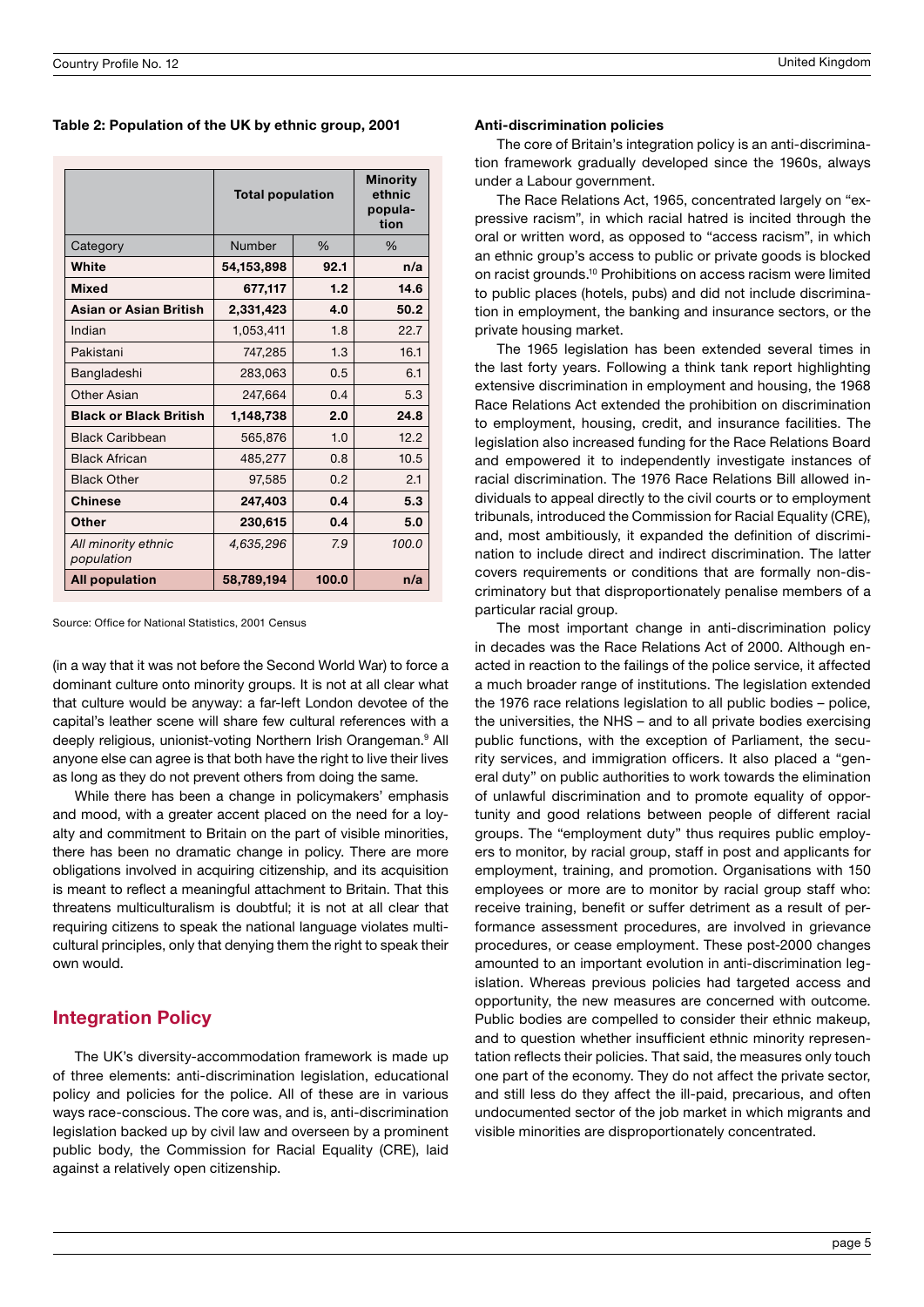#### Education policies

The quality of school attended has a decisive impact on visible minorities' integration and life chances. For historical reasons, the education system has tended to replicate rather than remove race-based differences in educational outcomes. This is mainly because access to good schools is generally gained by living within a particular catchment area<sup>11</sup> or by paying very high tuition fees.

This is of particular concern to visible minorities, as those with the worst school results – Pakistanis and Bangladeshis – tend to live in areas with the worst schools. Although causality is difficult to establish, there can be little doubt that their fairly dreadful school results cannot be separated from the quality of inner city schools.

Against this background of class- and (partially) race-based structural inequality, the government enacted two reforms to education policy. Beginning in the year following the 2001 riots, the Home Office made citizenship education a mandatory part of the national curriculum. As is so often the case in British discussions of citizenship, the concept is never defined, and even at their most advanced the lessons are vague and often at best tangentially related to citizenship. Teachers are given no detailed instructions or training, and the National Curriculum has not been changed to make multicultural Britain a core history or social studies subject. The result is that teachers who have no particular knowledge of Britain's ethnic makeup, the history of British multiculturalism, or contemporary politics are instructed to teach a highly sensitive and complex subject. An ICM poll of students in early 2005 revealed that more than half of UK students could neither define citizenship nor offer examples of what they had learned.<sup>12</sup>

The introduction of citizenship training was largely uncontroversial. The same cannot be said of another New Labour initiative: expanding faith-based schools. Religious schools are nothing new in the UK; there are approximately 7,000 Christian schools receiving state funding. By contrast, only five of some 110 full-time Muslim schools in the UK receive state funding, a result described by the House of Lords as "institutionally racist." The government's response to this has been to propose funding for Muslim schools. The argument is that Muslim students' relatively poor exam results reflect a failure of the educational system to attend to their particular needs. The hope is that Muslim schools will provide an environment in which Muslim students may excel.

#### Policies on policing

The behaviour of the police, particularly the London Metropolitan Police, towards visible minorities has long been a source of controversy, particularly the practice of stopping and searching suspected criminals without providing reasons or pressing charges. The power dates to the nineteenth century. Visible minorities are to a disproportionate degree the target of the policy; according to Home Office statistics, Black people were in 2001–2002 eight times more likely than White people to be stopped and searched.<sup>13</sup>

The most significant developments in police-minority relations occurred in the wake of the Stephen Lawrence affair, following the Metropolitan Police Service's bungled investigation into the racist murder of a Black Londoner, Stephen Lawrence. Following years of pressure from Lawrence's parents, an inquiry into the police handling of the investigation in was announced in July 1997. It reported in early 1999.

The inquiry's report led to a number of administrative changes in police policy, though no revolution. An end to stop and search was never on the agenda, but the police agreed to a phased implementation of the report's recommendation that the reasons, outcome, and self-defined identity of the person stopped, be recorded by the police. The MPs also created a Minority Members Network for visible minority police officers, provided race-awareness training for officers, and cracked down on the use of racist language within the police force. In handling racist crime, the police now define a racist crime as one perceived by the victim or by any other person as racist. At the same time, the Crown Prosecution Service removed the possibility for prosecutors to plea-bargain away racist crimes in exchange for a guilty plea to another crime. It is too soon to judge whether these efforts have improved relations with the police. These relations came under renewed strain on July 22<sup>nd</sup>, 2005, after police gunned down an unarmed and innocent Brazilian, Jean Charles de Menezes, who had been mistaken for a suicide bomber.

# Religion and Diversity

The United Kingdom - particularly England - is in the curious position of having an established Church while being among the most secular societies in the Western world. Religion was a non-issue throughout much of the postwar period. This situation changed drastically in 1989, when Salman Rushdie published The Satanic Verses. The publication led the Ayatollah Ruhollah Khomeini of Iran to issue a fatwa sentencing the author to death. The fatwa made international headlines, but of greater local interest was the reaction of British Muslims: large demonstrations against Rushdie in Trafalgar square, replete with an effigy of Rushdie with a slashed throat, and copies of the book burned in northern England.

Since the September 11<sup>th</sup>, 2001 attacks on the United States and the July  $7<sup>th</sup>$ , 2005 bombings in London, the traditional preoccupation in the United Kingdom with categories of race has been partially transcended by a concern with religion, particularly Islam. These attacks were followed by an increase in racially motivated violence, and by a general climate of suspicion of and hostility towards Muslims. In confronting it, Muslims enjoyed civil law protections as visible minorities; when denied an apartment, job, or access to public services, they had recourse to the Race Relations Act. But here they were protected as a racial rather than religious group. They also enjoyed protection under more recent legislation. Thus, when Mark Norwood, a British National Party activist, displayed in his flat window a poster with the words "Islam out of Britain" next to a photograph of the burning World Trade Centre, he was tried and convicted under a 2001 amendment to the 1998 Crime and Disorder Act.14

Despite these provisions, what Muslims lacked were the criminal law sanctions which were specifically designed to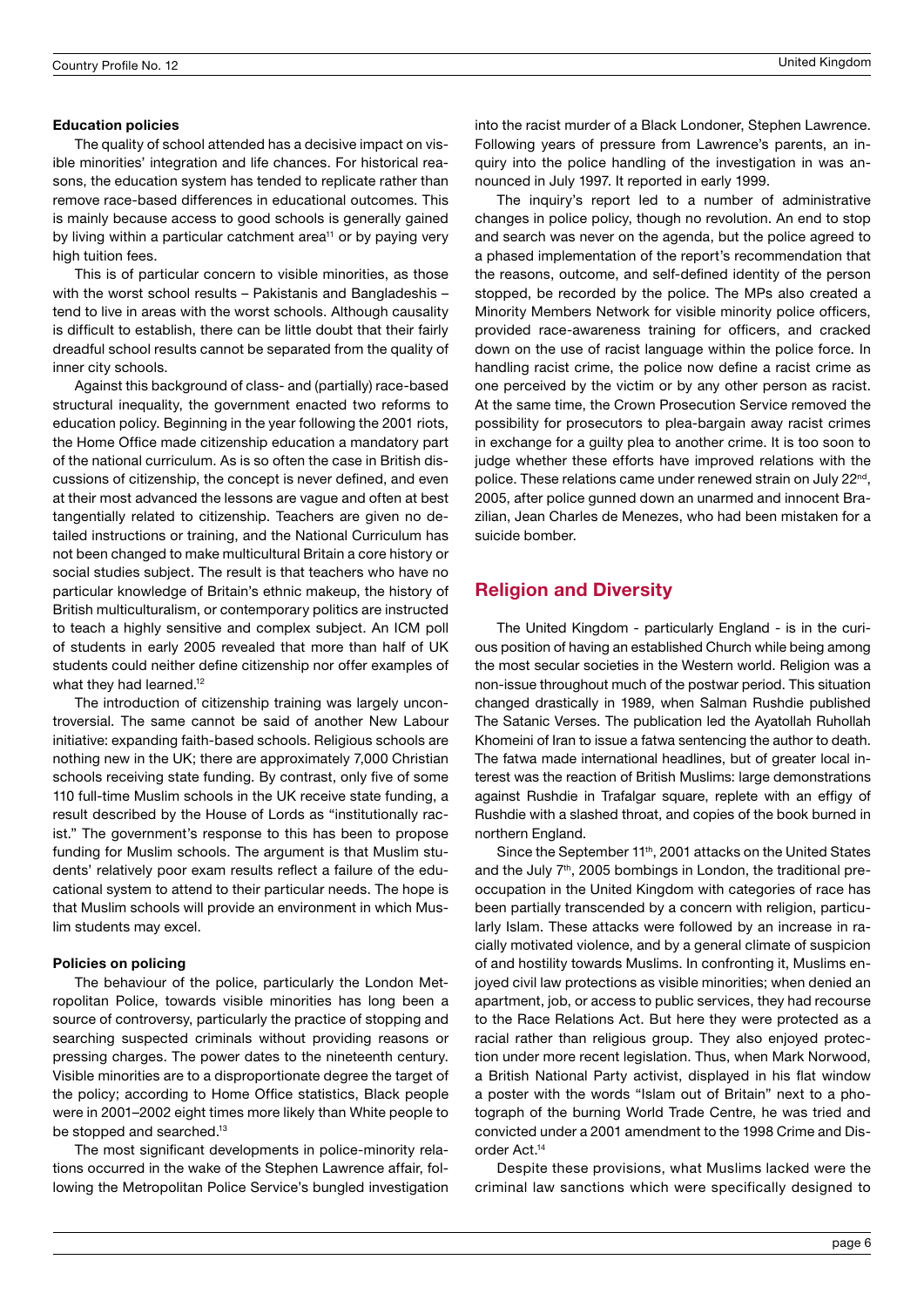address religiously motivated crimes. To change this, the government adopted the Racial and Religious Hatred Bill, which for the first time made religions hatred a criminal offence. When it was first introduced to Parliament in early 2005, the legislation was much broader: it criminalised speech, publication, or performance which was "likely to stir up racial or religious hatred." Intellectuals and artists argued that bill itself was misconceived and likely to deter artists, writers, and film-makers from risking offensive portrayals of Islam or other religions.15 As a backdrop to these arguments, in December 2004, a Birmingham theatre cancelled a play portraying sex abuse and murder in a temple following violent Sikh protests.<sup>16</sup> In the face of these criticisms, the bill was withdrawn and re-introduced, setting a much higher bar for prosecution. For instance, racial hatred has to be intentional and prosecution can only be initiated by the British government, not by aggrieved individuals.

# **Citizenship**

Until very recently, the United Kingdom provided liberal access to citizenship. Though viewed as inclusionary today, citizenship by birth – jus soli – has its origins in feudalism (what's born within the realm of the Lord belongs to the Lord) and imperialism. From the early 17<sup>th</sup> century, anyone born within the realm of the British monarch was a subject of that monarch, and British-subject status was the basis of British nationality right up to 1981. This basic principle was carried over into the age of empire, and all those born within the British Empire were British subjects who enjoyed, in theory, full rights within the UK. This system was reaffirmed in 1948, and it meant that the 500,000 non-White British subjects who entered the UK before 1962 did so not as immigrants but as citizens. The UK ended pure jus soli (which now exists nowhere in Europe) in 1981, but there has otherwise been a high degree of continuity in citizenship policy. All those born in the UK to permanent residents, citizens, or recognised refugees are citizens at birth. Others may naturalise after three years of marriage to a UK citizen or after five years of residence in the UK. Dual citizenship is fully accepted.

Approximately 61% of the foreign-born population resident in the UK for six or more years in 2005 had taken up British citizenship.

A US-style citizenship ceremony with an oath of allegiance to the Queen and the UK was introduced in 2004. Since 2005, prospective citizens have had to pass a citizenship test<sup>17</sup> assessing the applicant's knowledge of British history and culture, as well as an English-language proficiency test. However, if the applicant's language ability is low, language classes may be taken instead. In 2007, the requirements were extended to those who apply for permanent residence.

In April 2007, fees for adjustments to status (along with fees for visas and work permits) were raised significantly. The price of permanent residency, previously available after four years to those on work permits, raised to five years in 2006, was increased from 335 to 750 pounds. Naturalisation, or citizenship, formerly costing 200 pounds, was raised to 575.

The citizenship file is not yet closed, and further change cannot be ruled out. For instance, Gordon Brown announced in March 2007 that upon taking over as Prime Minister, he would institute a probationary period of "temporary citizenship", in which migrants would have to prove their allegiance to Britain and their desire to integrate by completing a period of community service.

# Refuge and Asylum

British refugee policy is governed by the United Nations convention relating to the status of refugees and its 1967 protocol, which the UK has signed. Until the late 1980s, the UK was not a popular destination for asylum seekers. According to the United Nations High Commissioner for Refugees (UNHCR) statistics, in 1988 only 5,700 people lodged applications for asylum. This situation changed in the 1990s: applications rose sharply, reaching a peak of almost 100,000 in 2000, and the UK overtook Germany as the most popular destination for asylum seekers. Migration once again rose to the top of the political agenda, and the tabloids led a demonic campaign against "scrounging" asylum-seekers.

In response to this pressure, the UK adopted a range of measures designed to deter asylum seekers, including reduced social benefits, time limits for lodging applications, the declaring of British airports to be international zones<sup>18</sup>, reduced appeal rights, and the fast-tracking of claims deemed "manifestly unfounded." The UK also participates in European efforts to harmonise asylum policy, including the Dublin conventions requiring asylum seekers to apply for refugee status in the first EU state they reach. In recent years, the number of asylum applications has fallen dramatically. In 2006 applications were at their lowest level since 1993 and most initial decisions were made within two months of application. Of the applications made in 2005, only 31% resulted in some form of positive action: grants of asylum (8%), Humanitarian Protection or Discretionary Leave (12%), or allowed appeals (12%).

# Irregular Migration

In 2005 the issue of irregular migrants made headlines when David Roberts, Head of Removals at the Immigration and Nationality Directorate (IND) provoked an uproar by admitting that he did not have the "faintest idea" how many illegal immigrants were in the UK.<sup>19</sup> The Home Office quickly released an estimate of approximately 500,000. Other organisations cite a higher figure, to upwards of 800,000.

In 2007, Home Secretary John Reid tabled proposals designed to make life difficult for those illegally in the country, and reiterated the government's commitment to "throwing out" as many as possible. The punitive rhetoric and targeting of "foreigners" who "steal our benefits"<sup>20</sup> provoked alternative proposals.

Increases in deportation of irregular migrants in 2005 (15,685 people) and 2006 (18,235) encountered growing civil society resistance, including calls for regularisation of some 500,000 illegal residents and anti-deportation activism supported by the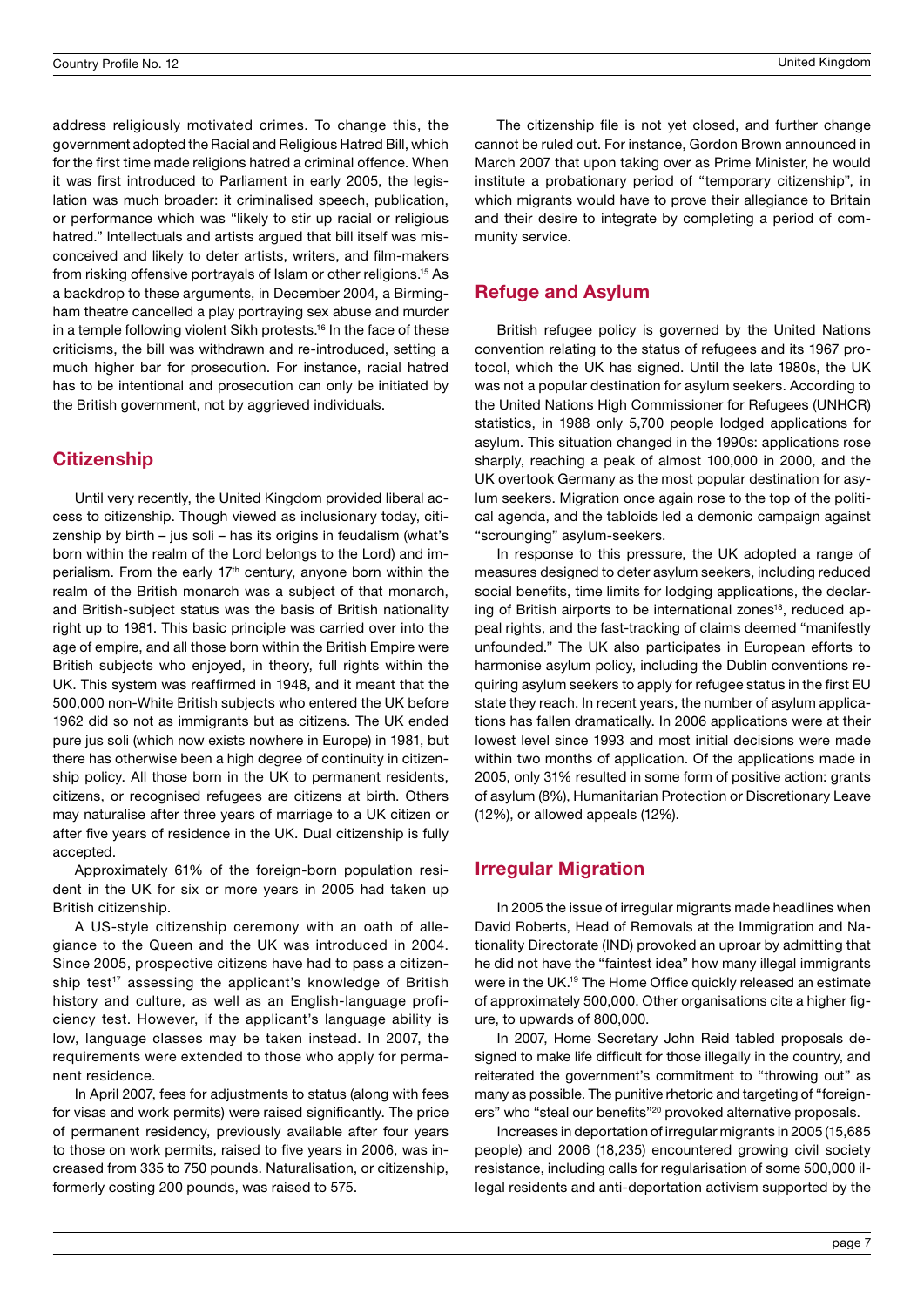National Coalition of Anti-Deportation Campaigns (NCADC). Although the government has unequivocally rejected any talk of amnesty so far, as of May 2007 65 Labour party backbenchers led by Jon Cruddas had signed a motion lending their support to the Strangers Into Citizens regularisation proposal<sup>21</sup> put forward by a coalition of faith and community organisations.

The Institute for Public Policy Research (IPPR), Labour backbenchers and the advocacy organisation Strangers Into Citizens have argued that the only economically viable policy option is the granting of amnesty for undocumented, employed migrants who have not committed a criminal offence. This would bring these workers onto national registers for security purposes, and produce somewhere around one billion pounds in tax revenue. It is asserted that the costs of removal of 500,000 migrants, estimated at 4.7 billion pounds, is not a realistic option, given a current deportation budget of 270m pounds and total removals in 2006 of around 18,000. Since deportation efforts will inevitably leave many illegal migrants in place, other arguments have stressed the short-sightedness and injustice of denial of health and education services to a large and vulnerable segment of the population.

The government's efforts include controls such as increases in border security and the controversial introduction of biometric identity cards, envisioned as useful not only in the policing of borders, but also in fighting identity fraud in access to employment and social services. However the plan to make national identity cards compulsory for both citizens and residents has been met with opposition. Debate has also centred on the importance of labour market regulation, with critics highlighting the contradiction inherent in the government's commitment to "flexible" labour markets, while at the same time promising to clamp down on illegal hiring.

The government responded to such concerns in May 2007 by proposing stiff employer sanctions of up to 100,000 pounds per head for hiring of illegal workers, and the proposed allocation of an extra 10-20 million pounds a year to be spent on a 1,200 member force of compliance officers. An equality impact assessment that was released at the same time as the proposal warned of the potential for racial discrimination, as lazy employers may hedge their bets by restricting employment to those that "appear" British. Others question the reach of the proposals. It is pointed out, for instance, that the gangmasters' law passed after the death of 19 Chinese cockle-pickers in 2004 covers agriculture, only one of many sectors in which illegal employment is widespread.<sup>22</sup> And the record on previous efforts does not inspire great confidence. Only nine successful prosecutions of illegal employment of migrants occurred between 1998 and 2003. An increase in efforts in 2004 resulted in slightly over 1,000 "successful operations" against employers in that year, but prosecutions were carried out in only 21  $Casee<sup>23</sup>$ 

# Current Issues and Future Challenges

#### Accession-related migration and migration control

The very large inflows of A8 nationals into the UK were unexpected. The government had predicted that some 15,000 migrants would enter annually after May 2004, somewhat short of the 715,000 who actually did so between 1st May 2004 and 30<sup>th</sup> September 2007 (although some of these were likely already in the UK illegally). Although government officials and the leaders of Britain's largest corporations have, for the most part, remained steadfastly celebratory about this influx, concerns have been raised about the ability of poorer areas to absorb the new arrivals.<sup>24</sup>

While the planned opening of labour markets to A8 workers in other EU countries may reduce the flows in coming years, it is also clear that the long-term impact of this immigration is an open question. The handy assumption that young, strong labourers will gratefully work and then go away has, of course, proved itself grievously false before. The UK's assumption that integration difficulties are primarily tied to race could be in for a test as the expectations and ambitions of skilled, underemployed A8 workers grow. Nor can an increase in the entry of workers' dependents be ruled out, barring dramatic improvement in the economies of Poland and other source countries.

While the government had understandably declined to make predictions about new entries as a result of the January 2007 EU27 expansion, the very low wage rates in Bulgaria and Romania led some to predict flows even larger than those from the A8 countries. Interestingly, while the largest corporations' spokespersons threw their support behind a continued "opendoor" policy25, other business organisations, such as the Confederation of British Industry (the largest employers' group), the British Chambers of Commerce, and even the National Farmers' Union and the British Hospitality Association urged caution and a "pause for reflection" on the grounds that social cohesion was threatened. Rising unemployment and pressures on local communities in terms of providing housing and schools were cited.<sup>26</sup>

The government's last-minute decision, in December 2006, was to allow Bulgarian and Romanian immigrants to work only within the existing work permit system, allowing them access to 20,000 low skill jobs within the agricultural and fish, meat and mushroom processing industries (though "self-employed" Bulgarian and Romanian workers have open access). The plan is to reassess the situation annually, and to open labour markets gradually while monitoring effects. Figures released in May 2007 show that 10,400 Bulgarian and Romanian workers had entered under work permit schemes in the first three months of the year, a number that does not include self-employed workers.<sup>27</sup>

In general, net immigration figures in the early years of the millennium were three times that of the early 1990s (175,000 per year vs. 58,000 per year, averaged over three years). These numbers are considerably higher than they were in the 1960s, when immigration became a national crisis leading to a sharp public reaction against it. Experience in other European countries suggests that public opinion turns decisively against immigration in the context of large-scale arrivals and a perception that the government has lost control of its borders (as occurred in Germany from 1989-1993). The UK government will need to redouble its efforts to convince the British public of immigration merits, and will have to make efforts to ensure that immigration numbers are stabilised, perhaps at a lower level. As large numbers of immigrants are EU citizens, the government has less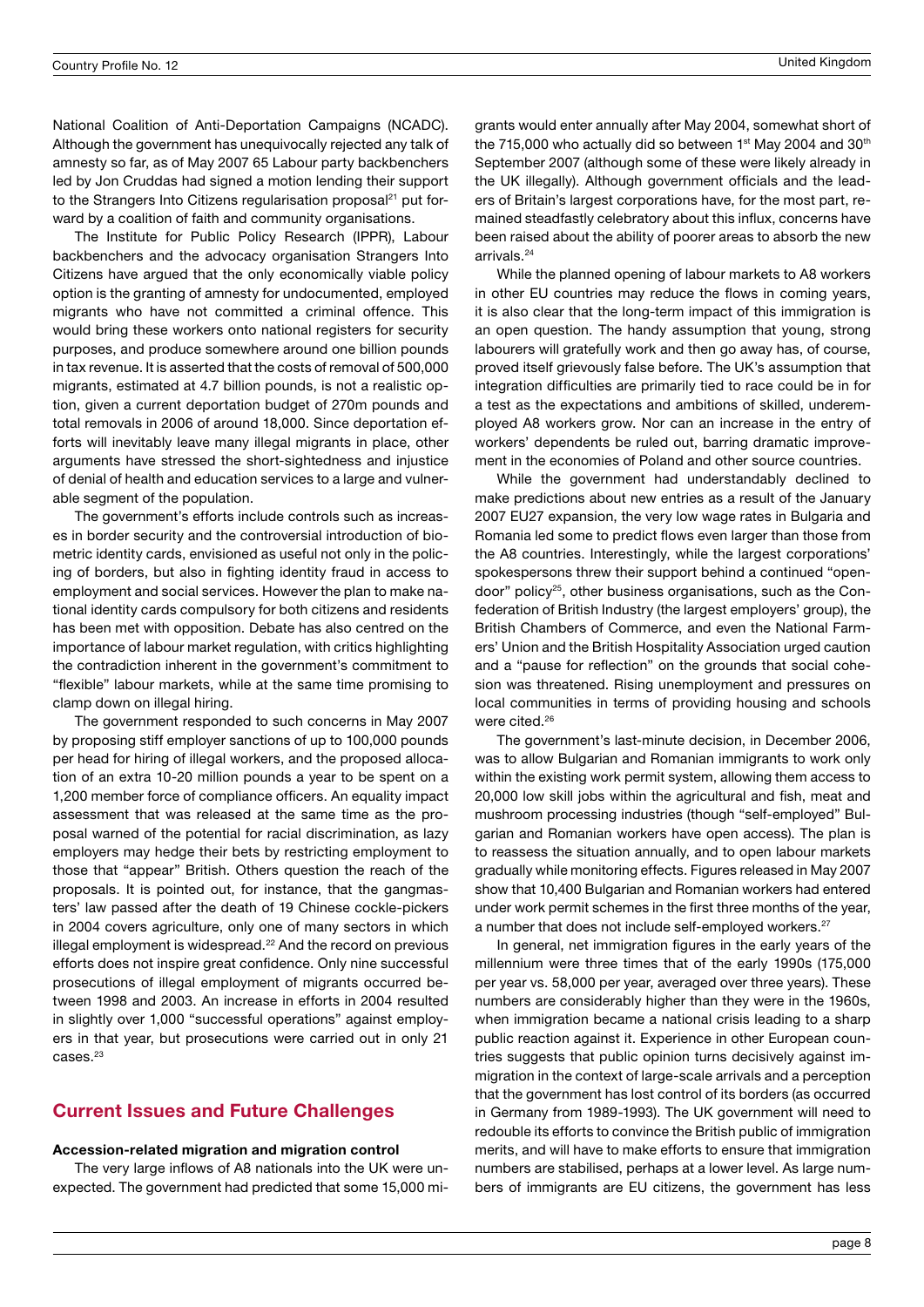scope for action that it did in the 1970s, when it implemented what has been called the world's only successful zero-immigration policy.28

#### Integration Outcomes

Since the 1991 census, the National Office of Statistics has recorded visible minority unemployment and income levels and educational attainments. Overall, the visible minority unemployment rate has remained double that of the White population. Unemployment rates are highest among the Bangladeshi community, at 38%, or over nine times the national rate of 4.1% (2001-2002 figures). The Pakistani and Black communities (both African and Caribbean) also suffer from high unemployment. Only the Chinese and Indian communities enjoy unemployment levels similar to that of the White population.

With the exception of Indian (who earn slightly more on average than White men) and Chinese men, visible minorities earn poorer wages than Whites. The reasons for Indian and Chinese success are unclear. It is possible that cultural attributes – specifically an emphasis on educational success – explain the difference, but this explanation is speculative. Women of all ethnic backgrounds, including White, earn less than men. A broad range of studies have confirmed these patterns of race-based disadvantage.<sup>29</sup>

These economic outcomes do not correlate perfectly with educational achievement. In the tertiary sector, Black students start at the age of five at the same broad level as the national average. By the age of 10, they have fallen behind, particularly in mathematics, and far fewer Black students secure five GCSEs (General Certificate of Secondary Education, broadly equivalent to the North American high school diploma) than the average student.30 Indian students, by contrast, achieve results above the national average, particularly in their GCSEs. At the university level, the results are overall more positive. For entry to university, Indian, Pakistani, and Afro-Caribbean women exceed the national average, as do Indian, Pakistani, and Bangladeshi men.<sup>31</sup> They are, however, disproportionately placed at the least prestigious universities: 70% of Afro-Caribbean men and 60% of Indian, Pakistani, and Bangladeshi students study at universities that were former polytechnics (technical schools or community colleges), compared to 35% of the overall population.<sup>32</sup> These institutions do consistently poorer than older universities in placing job candidates. Finally, within these averages there is substantial polarisation: Bangladeshi and Pakistani students are overrepresented both among university entrants and among 16-year-olds with the worst qualifications.

Separate studies have concluded that Pakistanis and Bangladeshis (and particularly Pakistani and Bangladeshi women) pay the highest "ethnic penalty" (disparities in income beyond those that reflect differences in qualifications and experience), while Indians, and particularly Indian men, pay the lowest.<sup>33</sup> Black men and women fall between these two groups. The literature is, however, less clear on why they pay this penalty. Scholars have suggested that discrimination in hiring and promotion practices<sup>34</sup> accounts for the distinction. It is certainly plausible that discrimination partially accounts for higher unemployment and lower wages among visible minorities, but this explanation cannot easily account for variance in ethnic minority performance. It is not obvious why one group of South Asians (Bangladeshis) would pay a higher ethnic penalty than another (Indians).

The ethnic penalty might largely be a linguistic (and thus educational) penalty. This explains the common concern with language within civic integration policies: the failure to speak the national language fluently sharply limits economic opportunity in the post-industrial European economy.

Reducing this ethnic penalty remains a central challenge for policy-making. Steps should be taken to ensure that wage gaps between certain visible minorities and Whites be erased. Both research and the Indian/Pakistani contrasts suggest that language and education are as important, if not more so, than racism.

Additionally, the particular concern about the ethnic penalty is nested in a broader, post-Thatcher concern about social inequality in Britain in general. Income inequality has grown massively in the UK since 1979, and the growth has been blunted but not reversed under post-1997 Labour governments. Ethnic minorities are thus affected by inequality twice over: because of national and race-based trends. There is currently much debate about whether large numbers of unskilled migrants are lowering wages of some of the UK's poorest workers, thus leading to still further inequality for minorities and the majority population alike.

#### Second-generation radicalisation

The UK's greatest short- and medium-term challenge concerns integration, particularly at the second-generation. Several public opinion polls have uncovered high degrees of alienation and a high propensity for radicalisation relative to other European countries. There is no consensus on the causes of this development; London's indulgence of extremist imams, the UK's war on Iraq, and the predominance of Pakistanis among UK Muslims have all been cited as causes. The government has responded largely with rhetoric – encouraging Muslims to turn their backs on extremism and asking Muslim parents to watch their children – rather than concrete policy proposals. Those that have been put forward – such as state funding for Muslim schools – are bitterly contested.

## **Conclusion**

Three of the challenges discussed above – second-generation radicalisation, the ethnic penalty, and inequality – relate not to current immigrants but to the knock-on effects of past waves of migrants. It is an open question whether the integration and economic challenges generated by those migrants related to their particular characteristics (and to the response to their arrival), or whether they are raised by any large-scale migration in Europe. Given the UK's current experiment in mass immigration, time will tell.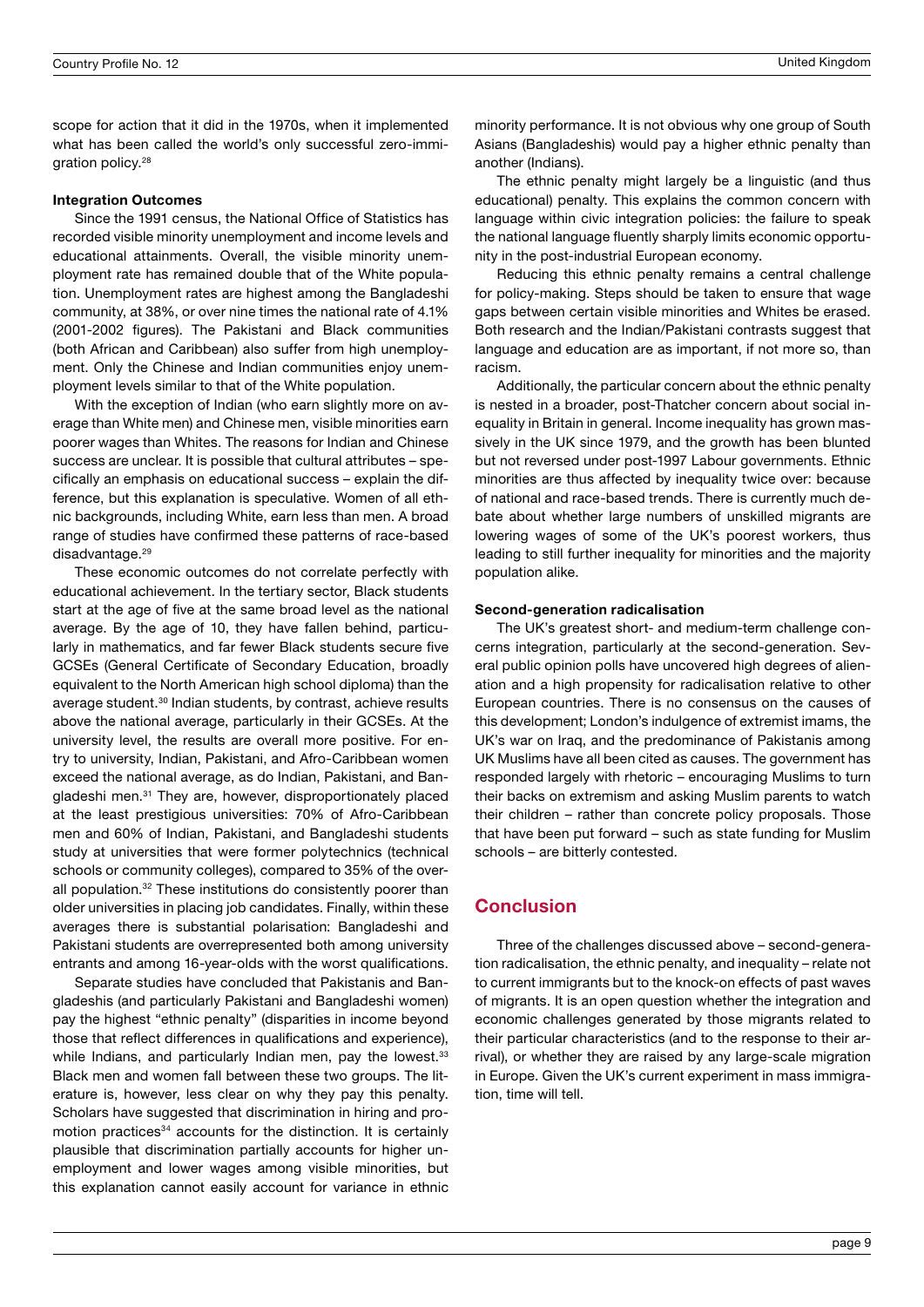#### Endnotes

<sup>1</sup> See Hansen (2000).

- <sup>2</sup> Ipsos MORI (2007). "April Political Monitor."
- http://www.ipsos-mori.com/polls/2007/mpm070425.shtml
- $^3$  See Hansen (2000).
- 4 See Hansen (2000).
- 5 Under the Working Holidaymaker Scheme, persons aged 17 to 30 from Commonwealth countries and British Overseas Territories can come to the United Kingdom for an extended holiday of up to two years; they are entitled to work for up to 12 months within this two-year period.
- $6$  See section on ethnic and minority populations for an explanation of the ethnic categories applied in UK statistics.
- $7$  That is, the Czech Republic, Estonia, Hungary, Latvia, Lithuania, Poland, Slovakia and Slovenia.
- <sup>8</sup> Because numbers are so high among WRS workers, even the small proportion found in higher-skill work amounts to a large absolute number. See Salt and Millar (2006): 348-9.
- $9$  An Orangeman is a member of the Protestant Orange order, which is associated with a puritan moral outlook and anti-Catholicism. Unionism in this context refers to strong support in Northern Ireland for remaining within the United Kingdom and hostility to Irish nationalism.
- 10 See Bleich (2003).
- <sup>11</sup> In 2003, estate agents estimated that access to a good state school added EUR 69,000 to the price of a house. For particular schools, the figure can be closer to EUR 220,000, or double the price of an average UK house.
- 12 See Curtis (2005).
- <sup>13</sup> See Home Office (2003).
- 14 See Ash (2005).
- 15 See Ash (2005).
- <sup>16</sup> "Theatre Ends Play in Sikh Protest." BBC News, 24th September 2004. http://news.bbc.co.uk/1/hi/england/west\_midlands/4112105.stm
- <sup>17</sup> For a discussion of integration courses and tests in the Netherlands, France, Germany and the United Kingdom, see Joppke, C. (2007): "Do Obligatory Civic Integration Courses for Immigrants in Western Europe further Integration?" focus Migration Policy Brief No. 8.
- http://www.focus-migration.de/Do\_Obligatory\_Civic.2562.0.html?&L=1
- $18$  By declaring airports to be international zones and not UK territory access to asylum is reduced, as passengers arriving at the airports cannot claim asylum in the UK if they are not on UK territory.
- 19 Ford, R. "Officials haven't faintest idea." Times Online, 17th May 2006. http:// www.timesonline.co.uk/tol/news/uk/article719671.ece
- 20 "Reid targets illegal immigrants." BBC News, 7th March 2006. http://news.bbc.co.uk/1/hi/uk\_politics/6424377.stm
- <sup>21</sup> "A call for 'regularisation' for some illegal immigrants in the UK." workpermit. com, 9th May 2007.
- http://www.workpermit.com/news/2007-05-09/uk/strangers-into-citizensregularisation-rally.htm
- $22$  On 5th February 2004, 19 Chinese labourers, presumably under the control of gangs who smuggle Chinese migrants, drowned while racking for cockles off the coast of Lancashire. Apparently they were unable to read the signs warning of quicksands and rising tides, nor were they warned about the dangers by their supervisors. For a critique of the legislation passed in the wake of the incident, see Toynbee, P. "Phoney policies only backfire." The Guardian, 4th May, 2007.
	- http://politics.guardian.co.uk/comment/story/0,,2072236,00.html
- 23 See Ruhs (2006).
- $24$  For a further discussion of EU expansion and the free movement of workers, see also Heinen, M. and Pegels, A. (2006): "EU Expansion and the Free Movement of Workers: Do Continued Restrictions Make Sense for Germany?" focus Migration Policy Brief No. 4.
- http://www.focus-migration.de/EU\_Expansion\_and\_the.1201.0.html?&L=1
- <sup>25</sup>"UK Home Office announces illegal immigration crackdown." workpermit. com, 21st November 2006. http://www.workpermit.com/news/2006\_11\_21/uk/renewed\_illegal\_immi-
- gration\_crackdown.htm
- <sup>26</sup> "UK industry welcomes immigration curbs." workpermit.com, 26th October 2006.

http://www.workpermit.com/news/2006\_10\_26/uk/no\_open\_doors\_romania\_bulgaria.htm

- 27 "Asylum seeker deportations drop." The Guardian, 22nd May 2007. http://www.guardian.co.uk/uklatest/story/0,,-6652297,00.html
- <sup>28</sup> See Layton-Henry (1994).
- <sup>29</sup> See Berthoud (2000).
- 30 See Parekh (2000).
- 31 See Parekh (2000).
- 32 See Parekh (2000).
- <sup>33</sup> See Carmichael and Woods (2000); Berthoud (2000).
- 34 See Carmichael and Woods (2000); Berthoud (2000).

About the author:

Dr. Randall Hansen is Associate Professor of Political Science and holds the Canada Research Chair in Immigration and Governance at the University of Toronto, Canada.

E-mail: r.hansen@utoronto.ca